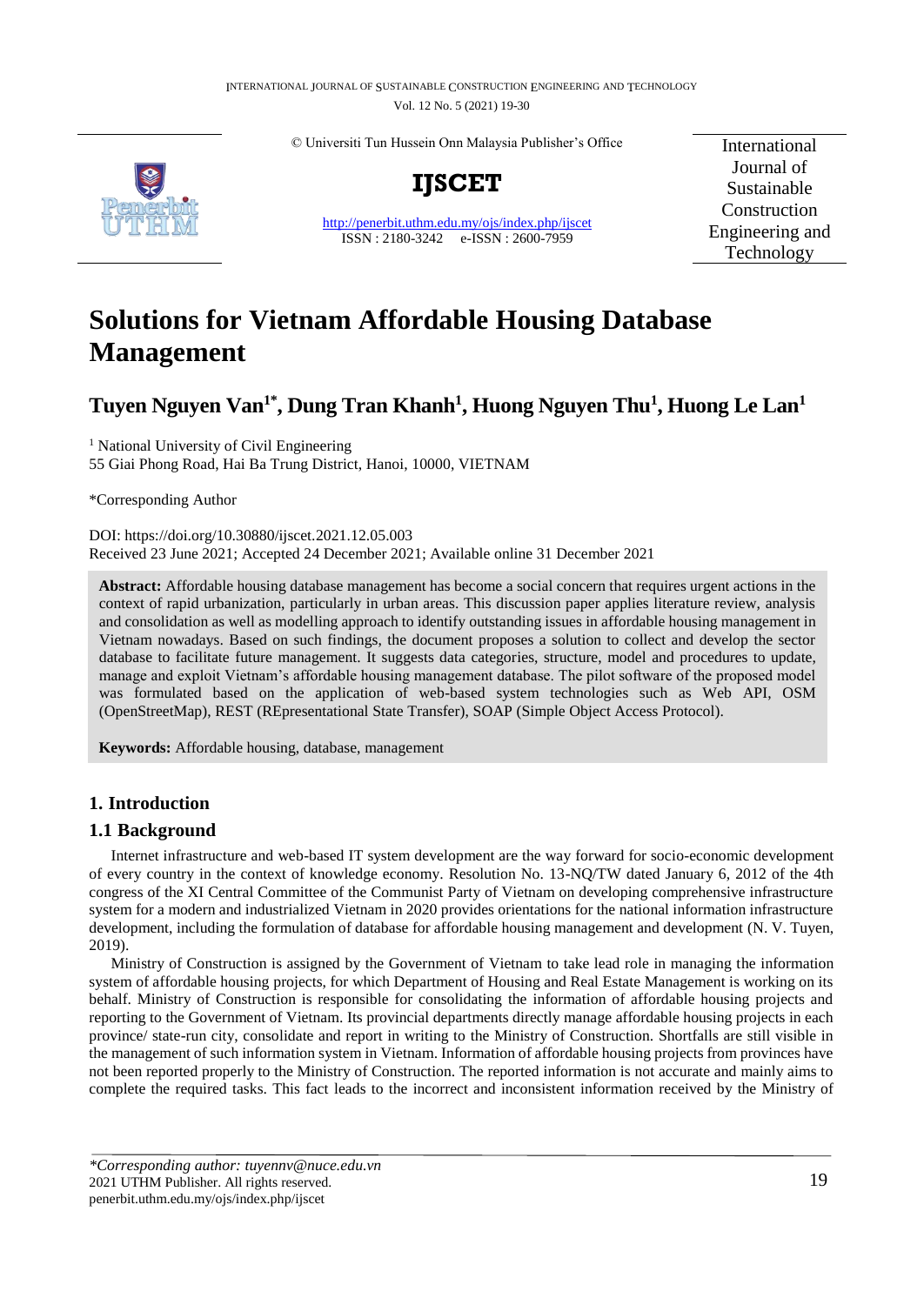Construction, which hinders their consolidation and reporting to the Government of Vietnam. In the province, the public can only access to affordable housing information through advisements of apartment leasing or sales. Information of related projects and statistic data on apartment rental/purchase is not made public by the Owners, causing difficulties for the local residents in their pursuit of apartment rental/purchase. Meanwhile this study reveals the fact that managing apartment lessees/purchasers in province is a difficult task. For example, a number of owners of affordable apartments in An Trung 2 project are not eligible (Tan Viet, 2019b), violations were found in the approval of affordable housing management in Nesthome and Vicoland residential buildings (Tan Viet, 2019a), some apartment owners of Hope Residences project advertised their property for sales right after the purchase (Bao Viet Securities Homepage, 2020), or one person owns various affordable apartments (Tran, 2019). The local authorities have not been able to adequately manage the rental/purchase transactions of affordable apartments. The study team highlights the importance of developing a consistent management of affordable housing information system in the sector from Ministry of Construction to local level which should be updated regularly and open to the public.

It is vital to develop affordable housing management database to facilitate the systematic management of all levels, from the Government of Vietnam to Ministry of Construction and local authorities. Such database will promote transparent information of affordable housing projects, convenient access to affordable apartment information of the public as well as regular updates and accurate consolidation of information.

#### **1.2 Objectives of the Study**

This study proposes to develop an affordable housing management database system to support such sector management as well as to contribute to fulfill an e-Government.

The study's specific objectives are to (i) develop a suitable affordable housing information management model that adapts to Vietnam conditions, (ii) formulate a database for affordable housing management, (iii) set up a procedure for affordable housing data update and approval, and (iv) establish data process procedure for affordable housing management.

#### **2. Methodology**

Approach: The study applies inter-sectoral management approach. It consolidates and analyses information and relevant documents on current status of affordable housing database in Vietnam to determine the outstanding issues of affordable housing database system. From these findings, the study proposes recommendations to develop an affordable housing management database system suitable to Vietnam conditions, taking into consideration of the management trends in the world.

Methodology:

- Desk review: This discussion paper has reviewed documents on affordable housing database management in the world for lessons learned and knowledge about its development trends. It also reviewed studies and relevant documents on affordable housing information system management in Vietnam to identify issues that require actions.
- Charting method: The discussion paper applies the charting method to illustrate the affordable housing information management procedures.
- Analysis, design and development of database management software: The study selects a number of suitable technologies to develop the affordable housing database management software. These technologies meet the requirements of low costs, easy operation and convenient transfer in practice.
- Experiment and operation: This discussion paper develops a pilot software to verify the proposed model, database system and management activities. The pros and cons of the proposed solutions are identified thanks to the application of this software.

#### **3. Affordable Housing Management Database Systems in the World**

Affordable housing projects "was introduced in UK, USA and Canada in 1970s and later applied in other countries such as Japan and South Korea" (The National Assembly, 2013). The system structure, data formulation, management and usage of affordable housing database vary from country to country. It is necessary to analyze their experiences for valuable lessons learnt and successful development of affordable housing database in Vietnam. Below are examples of the database system development in the world.

#### **3.1 USA**

A number of organizations have developed their own affordable housing database systems in USA, including Council for Affordable and Rural Housing, National Affordable Housing Management Association, ApartmentSmart, Low-Income Housing Tax Credits, Public and Affordable Housing Research Corporation, National Low Income Housing Coalition, Housing Authority Insurance Group, etc.

We analyze one of these systems as below: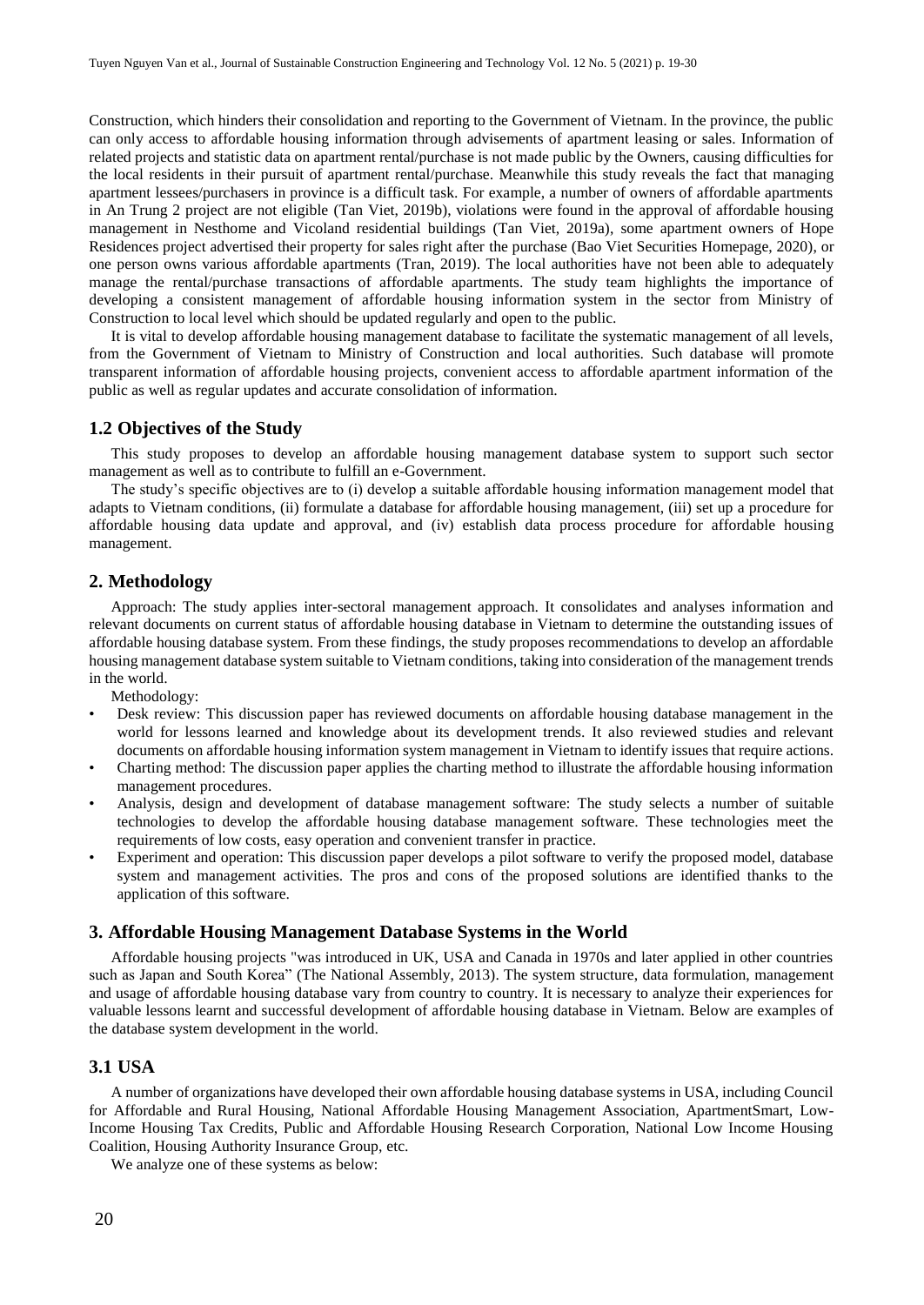Database system: Affordable housing database system including houses owned by local authorities and housing documentation managed by local authorities (this documentation allows families to rent private apartments).

Database management agency: local authorities are responsible for managing, collecting and reporting on public housing database.

Type of collected data: data are constantly updated on its physical features (quantity, identification number, status, etc.) and residents (number of apartment residents, age, income, etc.)

Database establishment and operation: the federal government established protocols which allows automatic report from local authorities. Due to the size and privacy of the data, only operating agency can access to individual profile, the public can access to brief summary reports which are referred to "Picture of Subsidized Housing" (The U.S. Department of Housing and Urban Development, 2018).

#### **3.2 South Korea**

Database system: affordable housing database system is part of the national housing and land data system in South Korea. This spatial big data include National Spatial Data Infrastructure, Korea Land Information System, Real Estate Management system, Land and Housing Information System, Urban Planning Information System, Architectural Information Services, etc. (Junyoung, H, Jaeseong, & Jungik, 2015).

Database management agency: The Government manages through individual codes.

Type of collected data: Local governments collect data of affordable housing projects upon receiving requests to update the housing database.

#### **3.3 China**

Database: China has developed an efficient housing and real estate database system which operates based on SuperMap. The system can be structured into two components: Client/Server and Browser/Server. All data can be stored in this database and can be connected to the Client/Server through the application server or to the Browser/Server and GIS through an intermediate server. The system's key functions are integrating all transactions; GIS, MIS, OA and CAD; data; internal management and external services (Huong & Huong, 2018).

Data management agency: Hangzhou Department of Real Estate.

Type of collected data: maps, files and documents related to the city's real estates, including affordable housing data.

Database establishment: by applying Unmanned Aerial Vehicle, picture, data processing software, GIS software, etc.

System management/operation: This database system is established to meet the needs of managing real estate market, affordable housing subsidy candidates, reallocation, assets, housing rehabilitation and housing degrading prevention policies, housing appraisal, housing mapping and survey, etc. It applies OA technology to process workflows and procedures when there is a change in the real estates. It benefits professional activities such as registration and transaction, verification and approval, result issuance, configuration query, statistical analysis, etc. (Qian, 2013)

#### **4. Status of Affordable Housing Information System Management in Vietnam**

#### **4.1 Affordable Housing Information System Management at Ministry of Construction**

Affordable housing is defined as "government-assisted houses for beneficiaries of housing supporting policies that are regulated in the Law on housing" (The National Assembly, 2014). Ten groups of people are eligible for affordable housing policies, including "low-income people, poor and near-poor households in urban areas"(Government of Vietnam, 2015). A household can apply for renting, purchasing or rent-purchase of the affordable housing if at least one of its family members meets the requirements mentioned above. Affordable housing is delivered in a real estate development project, however it is the "special project" (P. D. Tuyen, 2019) targeting the huge demands of those who cannot afford to buy/rent the housing on market price or build their own houses. Affordable housing development programs contribute to ensure social equality and the "right to have legal accommodation"(Da Nang city Department of Construction, 2017) of every citizen. Those who rent-purchase or purchase affordable housing "must not mortgage and transfer housing in any form in at least five years after the final settlement of renting fee or instalment that is regulated in the signed contract with the seller" (Da Nang city Department of Construction, 2017). In contrast, houses for low-income people is a commercial product where "the buyers have ownership as per prevailing regulations" (Hoa & Ha, 2012). Since a transparent and consistent affordable housing database has yet been established, the management of affordable housing information system has not demonstrated its meaning at proper level.

The Housing and Real Estate Market Development Department of the Ministry of Construction is directly managing the affordable housing information system in Vietnam. The Department is tasked to "coordinate with the General Statistics Office under the Ministry of Planning and Investment to develop criteria for housing surveys and statistics; organize and implement housing surveys and statistics to provide inputs to the state management of housing; compile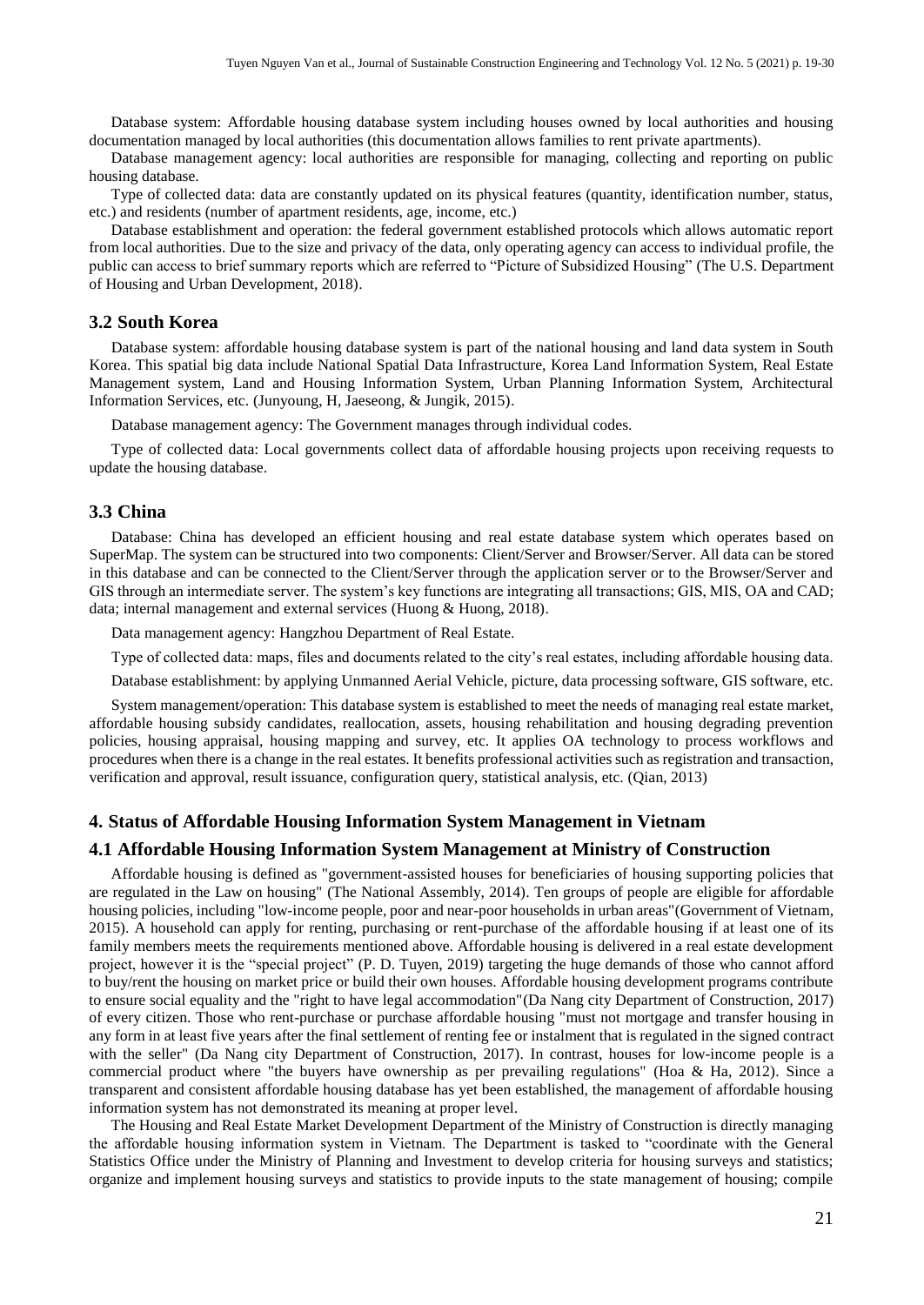and publish, every five years and annually, national housing data" (Ministry of Construction, 2013) and "develop, operate and manage databases and information systems on housing, offices and real estate market nationwide; provide guidance on development and management of the database on housing, offices and the real estate market in provinces" (Ministry of Construction, 2013).

The affordable housing project information system of the Ministry of Construction is based on reports delivered by its departments across the country. The reports provide information on the number of buildings and apartments under two categories: "being used" and "under construction" (Da Nang city Department of Construction, 2017).

Information on affordable housing managed by the Department is prepared as Excel and Word files, then reported to the leaders of the Ministry and the Government or included in official letters to provinces/cities in the country. Affordable housing information managed by Department of Housing and Real Estate Management includes website of the Department of Housing and Real Estate Management (with "housing and real estate information system" (Ministry of Construction Homepage, 2020)), related legal documents such as decrees, decisions and circulars, projects and programs.

However, this information system is established, operated and managed by the Ministry's Information Center. This decentralization leads to the shortcomings in the affordable housing database development and management such as difficulties in human resource allocation and technical infrastructure system development, conflicts in information updating (since affordable housing information collection is assigned to the Department of Housing and real estate management, but the Information Center is in charge of updating such information).

#### **4.2 Affordable Housing Information Management at Departments of Construction**

Currently, "provincial/municipal Departments of Construction act as the focal point in providing information to interested investors" (N. V. Tuyen, 2019). However, because the management of affordable housing information is scattered across different places and there is no official web page on approved affordable housing projects and investment projects, it is impossible to provide people in the province and neighboring areas, as well as domestic and foreign investors with sufficient and accurate information. On the other hand, the management and provision of affordable housing information, construction investment information in the locality and in many other provinces nationwide remain manual and inadequate. This fact explains the limited and inefficient promotion of investment into affordable housing.

The provincial authorities are still capable of managing and providing information since the number of planning projects and information requests is humble. However, it is expected to fall short of the actual requirements from investors in the next period. The articulation of information among the pool of investors in Hanoi remains weak and inaccurate (Hanoi Department of Construction, 2017). If manual information synthesis continues as current practice, it is difficult to produce accurate and quick results. Above all, when there are changes in information from investors due to changes in the implementation process, it will be a challenge to update as well as to ensure the information consistency and accuracy. In particular, the current manual practice hinders government authorities in Hanoi and other cities in the country from documenting the planning implementation results and updating information. Therefore, though the current information management practice still meets the current demands, it is not able to satisfy future needs.

Information technology has been applied to the management of affordable housing information in provinces/cities, but only in the form of result announcement webpages. Information on affordable housing is mainly taken stock and edited in paper-based formats, i.e., information at provincial Departments of Construction is consolidated and presented in Excel and Word files, then reported to the Housing and Real Estate Market Management Agency under the Ministry of Construction in form of official letters and published on the website which is administered by the Department.

#### **4.3 Provision of Affordable Housing Information to Residential Communities**

Information is published on bulletin boards in apartment buildings in the form of legal documents such as announcements, official letters, decisions, etc. Field surveys of affordable housing projects in provinces/cities are published at bulletin boards at apartments' entrance or main halls, at project management company or at the sites. Information on affordable housing refers to regulations on home renting/purchase, renting and purchasing mechanisms, financial policies for home purchase, house information, etc.

However, bulletin boards in apartment building are usually restricted to the news related to such apartment building. Therefore, people wishing to buy affordable housing are now seeking for information on websites (general websites about affordable housing or project web pages of real estate development and investment companies), referrals from friends and family members, or information from real estate brokerage agencies, etc.

Websites mainly provides general information of the projects such as: project name, developer, location, planned area, total investment, project size, number of floors, planned population size, construction density, guarantee bank and construction stages; purchase conditions; purchase dossiers and procedures; purchasing process; contact information. This information is provided by developers or real estate companies without verification or control. A lot of deviations exist between the actual housing and the web page, undermining the trust of home buyers.

General comments: Affordable housing information is provided with very different contents, in various forms and managed by different agencies. Therefore, a great deal of published information has not been verified and managed in a unified manner. Much out-of-date information is posted on the bulletin boards or published on websites.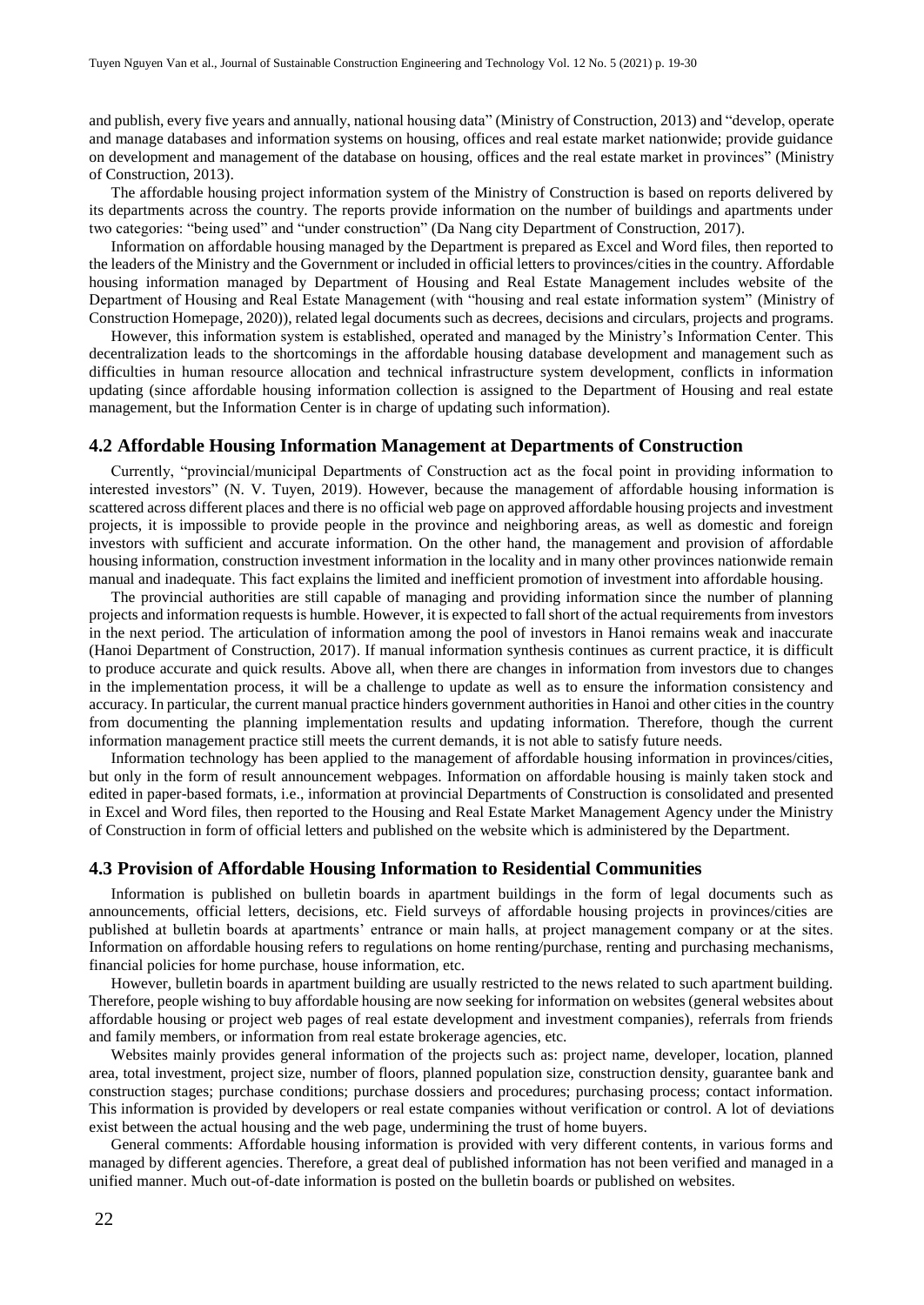There are some reasons behind this fact such as no systematic databases have been developed for use by construction authorities, real estate businesses and housing management companies; information does not meet the demand of management agencies, businesses and residential communities since it is not constantly updated; information is not provided to residential communities due to restrictions on information disclosure of authorities and enterprises.



**Fig. 1 - Current management of affordable housing information in Vietnam**

#### **5. Technology Selection**

The system applies open source technologies to develop the data system following "Decision No. 235/2004/QD-TTg on application of open source software" (N. V. Tuyen, 2019). Its aims to ensure the convenient synchronization with other available servers of the Government of Vietnam as well as to support global integration efforts. Priorities were given to the studies and applications of the most popular open-source technologies to address the needs for efficient management of affordable housing while taking advantages of these technologies to develop practical and suitable solutions.



**Fig. 2 - Digital protocol model of the system**

Figure 2 presents the overall infrastructure of the affordable housing management information system where REpresentational State Transfer (REST) is engaged to establish the interactions between different computers (private computers and server of the portal) which shall formulate the data exchange system between data updating partners in a bottom-up hierarchy (i.e., from Departments to Ministry). Figure 3 illustrates the REST structure.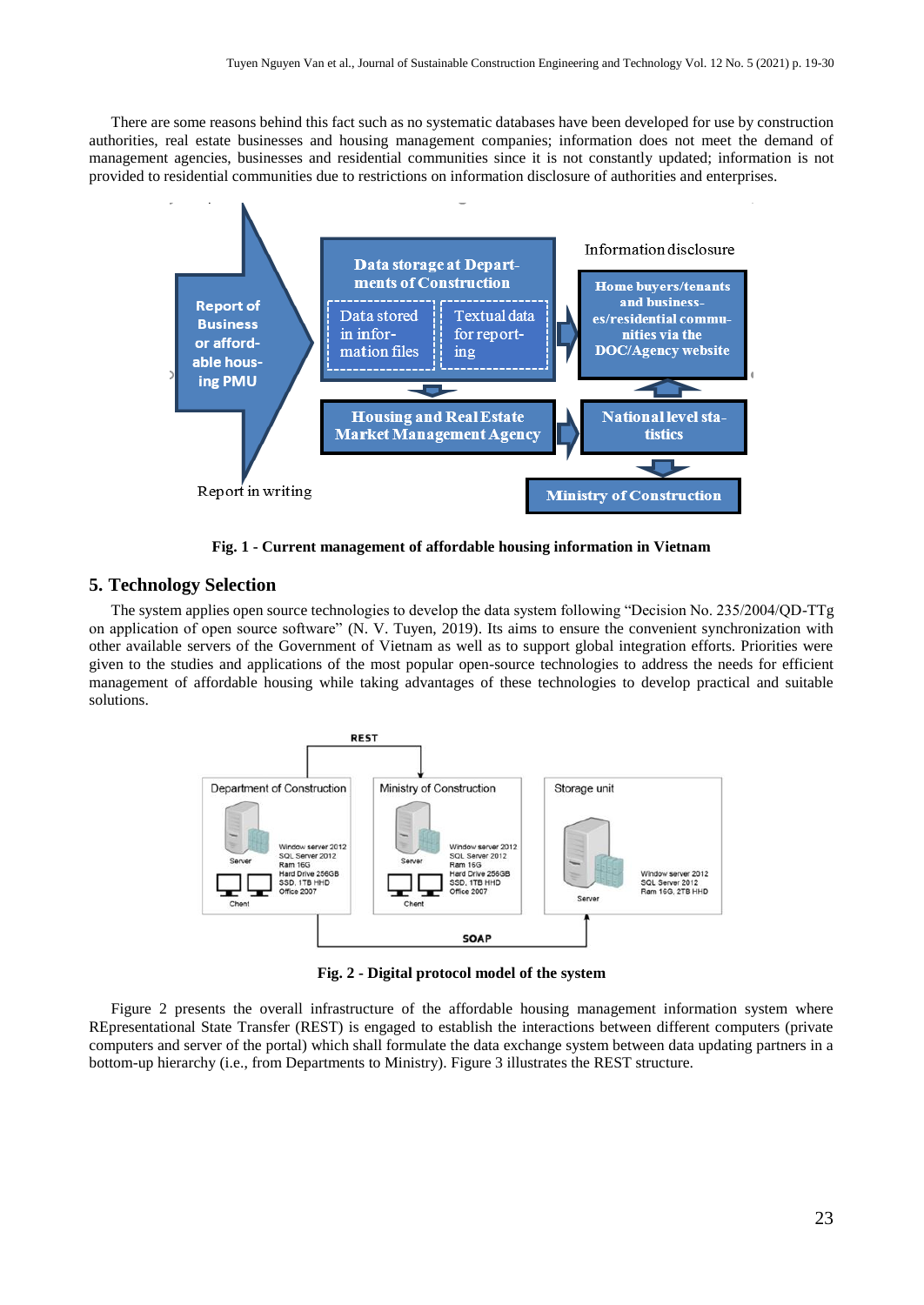

**Fig. 3 - REST structure** (N. V. Tuyen, 2019)

Simple Object Access Protocol (SOAP) helps to define document data via HTTP and transmits data through Webservice. SOAP provides simple interactions via proxy and firewalls which take advantages of data transmission. SOAP is strong in supporting programming languages in Java and .NET. Confidentiality and authenticity are ensured in SOAP.



**Fig. 4 - SOAP structure** (N. V. Tuyen, 2019)

Web Application Programming Interface (WebAPI) is mobilized to retrieve data from server as well as to connect to other libraries and applications. WebAPI supports the development of scenarios –script for connecting to an external API server, this data will be converted to HTTP format and displayed on the website without requiring entries to these servers.

Visualizing project and apartment locations on the map is a significant function of the system. The authors decide to apply the OpenStreetMap (OSM) technology to display and process activities on the map; OSM allows storing online maps in vector format, and internet users can create, share and update information of the map every day in different formats free of charge.

The system development follows Model View Control (MVC) framework and applies C# programming language based on ASP.NET technology – an advanced and efficient technology that is constantly updated by Microsoft. Websites that are programmed on ASP.NET operate smoothly and stably with better downloading speed than other programming languages, thus bring about more comfort to the users and gain their confidence. Loading speed of ASP.NET has been highly appreciated by professional experts, even in comparison with PHP and JS. ASP.NET has good capacities to customize, adjust and expand which facilitate the compatibility of the website to various selection of screen sizes and devices. It also allows automatic HTML code generation for the efficient operation of the website on any browser.

The project applies SQL Server to store and exploit affordable housing project data. SQL Server is a Relational Database Management System that uses Transact-SQL to enable the data exchange between the client's device and SQL Server. SQL Server is optimized to ensure good operation in huge data environment (Tera-Byte) and serve thousands of users simultaneously.

#### **6. Proposed Affordable Housing Database Management Model**

#### **6.1 Open Model for Affordable Housing Database Management**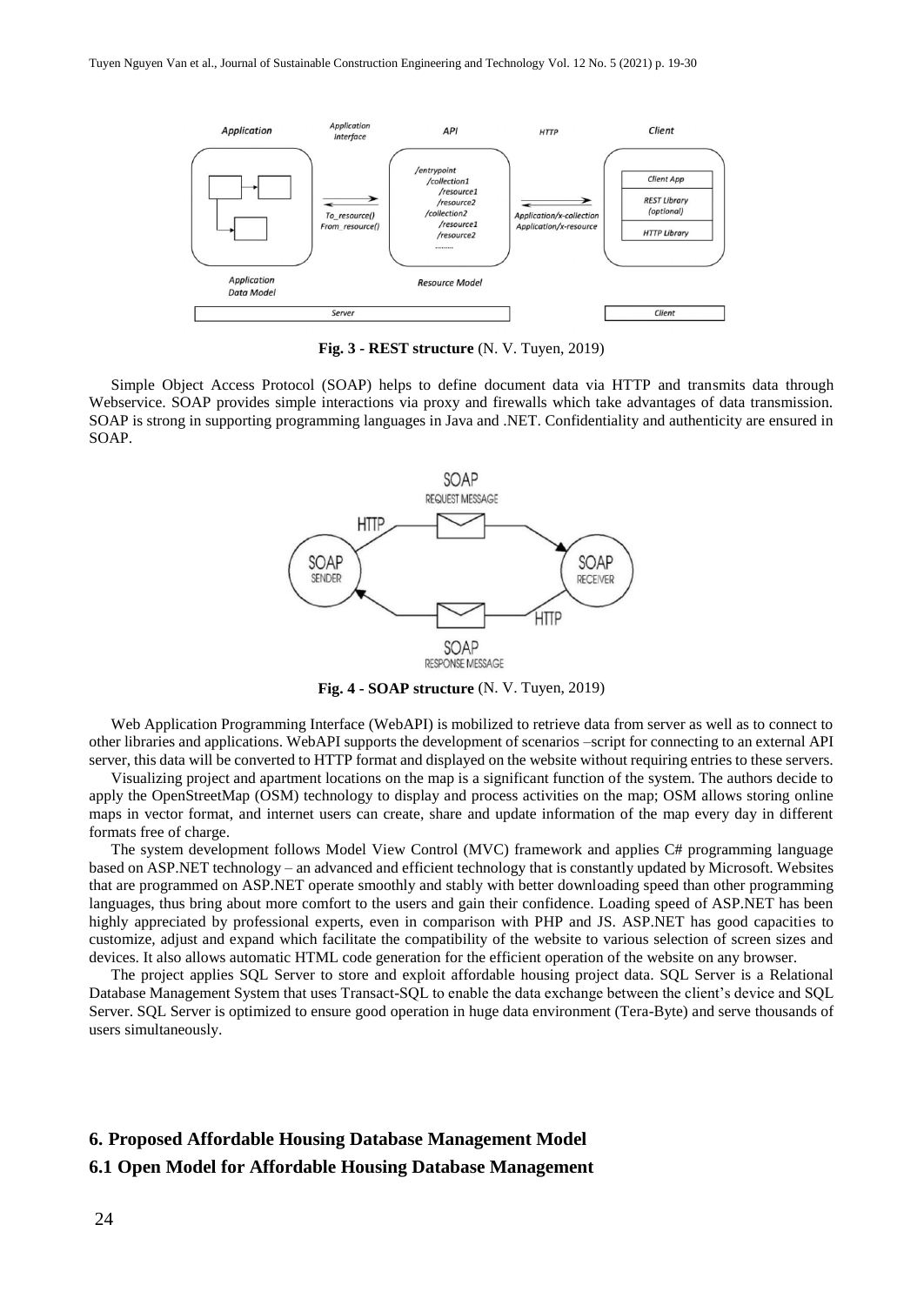This discussion paper suggests applying an open model for the affordable housing database management which is adapted to the practice in Vietnam. The database development applies a "conical" approach, i.e., the data is updated according to the progress. The data is taken from enterprises/ client with reference to the Ministry and provincial department during the database development. Local residents are the target users and evaluators of the service.

Advantages: The data is comprehensively updated; Socialization of public services is promoted; The relationship between central and local authorities are shifting toward decentralization with more authorization given to local level; Decentralization and authorization in management activities are encouraged; The administrative organizational structure is working on demand basis; Innovative government staffing mechanism is promoted; Public and enterprise engagement is strengthened.

Disadvantages: A comprehensive and consistent technological infrastructure is required.

#### **6.2 Affordable Housing Management Data Model**

The structure of the affordable housing data includes: Project code, total area, total investment cost, the number of apartments, location, status, attached portfolio (plan dossier, drawings, etc.)

| No.             | Data                                        | <b>Field name</b>    | Type of data (format) |
|-----------------|---------------------------------------------|----------------------|-----------------------|
| 1               | Project code                                | DuAnID               | Varchar               |
| $\overline{2}$  | Project Title                               | <b>TenDuAn</b>       | Nvarchar              |
| $\overline{3}$  | Investor                                    | <b>ChuDauTuID</b>    | Int                   |
| $\overline{4}$  | Consultant                                  | <b>TuVanThieKeID</b> | Int                   |
| 5               | Funding source                              | LoaiVonDauTu         | Int                   |
| 6               | Total investment cost                       | <b>TongVonDauTu</b>  | Decimal               |
| $\overline{7}$  | Total area                                  | <b>TongDienTich</b>  | Decimal               |
| $\overline{8}$  | Number of buildings                         | TongSoToaNha         | Int                   |
| $\overline{9}$  | Number of apartments                        | TongSoCanHo          | Int                   |
| $\overline{10}$ | Lot area                                    | DienTichODat         | Decimal               |
| 11              | Construction scale                          | QuyMoXayDung         | Nvarchar              |
| 12              | Location                                    | MoTaViTri            | Nvarchar              |
| $\overline{13}$ | Description                                 | <b>MoTaDuAn</b>      | Nvarchar              |
| 14              | Status (completed/incompleted)              | <b>TrangThai</b>     | Int                   |
| 15              | Year of construction start                  | <b>NamXayDung</b>    | <b>DateTime</b>       |
| 16              | Year of construction completion             | <b>NamHoanThanh</b>  | <b>DateTime</b>       |
| 17              | Project dossier                             |                      | Attachment            |
| $\mathbf{a}$    | Plan dossier                                |                      |                       |
|                 | Layout and boundaries                       |                      | JPEG/PDF              |
|                 | Spatial, architectural and landscaping maps |                      | JPEG/PDF              |
|                 | Planned land use area maps                  |                      | JPEG/PDF              |
|                 | Drawings of underground work area locations |                      | <b>JPEG/PDF</b>       |
|                 | Technical and environmental infrastructure  |                      | <b>JPEG/PDF</b>       |
|                 | systems maps                                |                      |                       |
| $\mathbf b$     | Construction drawings                       |                      |                       |
|                 | Total area                                  |                      | JPEG/PDF              |
|                 | Overall landscape                           |                      | JPEG/PDF              |
|                 | Layout of facility in the project area      |                      | JPEG/PDF              |
|                 | Layouts                                     |                      | <b>JPEG/PDF</b>       |
|                 | Elevation plans                             |                      | JPEG/PDF              |
|                 | Cross sections                              |                      | <b>JPEG/PDF</b>       |
|                 | Interior/exterior landscapes                |                      | JPEG/PDF              |
|                 |                                             |                      |                       |

|  |  |  |  | Table 1 - Structure of affordable housing datasheet |  |  |
|--|--|--|--|-----------------------------------------------------|--|--|
|--|--|--|--|-----------------------------------------------------|--|--|

The structure of apartment data includes: Apartment number, area, leasing/selling rate, direction of main door, floor number, status (leased/ purchased/ available for lease), direction of the balcony, ownership-owner information.

#### **Table 2 - Affordable apartment datasheet structure**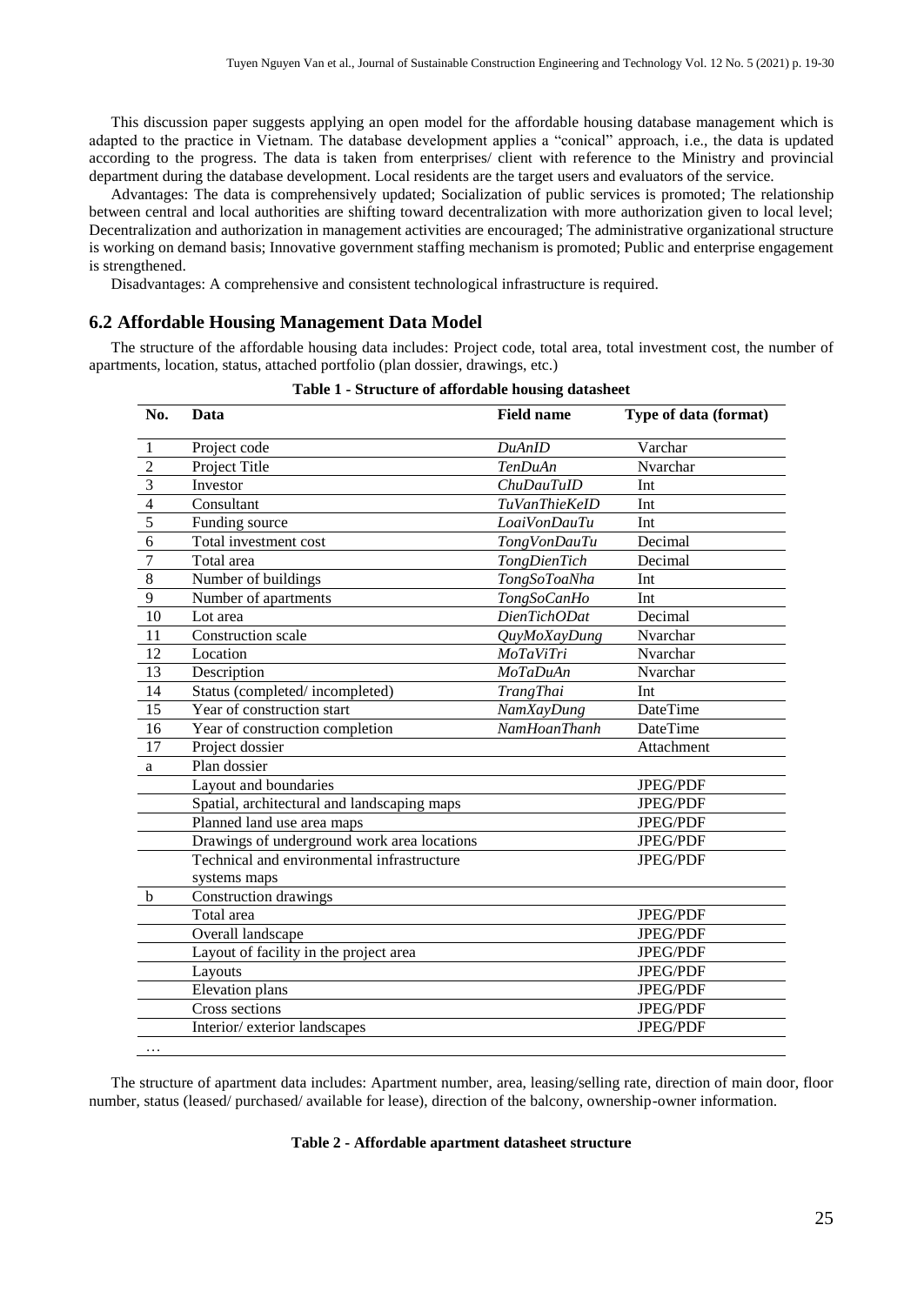| No.            | Data                        | <b>Field name</b>      | Data style (format) |
|----------------|-----------------------------|------------------------|---------------------|
|                | Apartment number            | <b>MaCanHo</b>         | Nvarchar            |
| 2              | Building                    | ToaNha                 | Nvarchar            |
| 3              | Floor number                | TangSo                 | Nvarchar            |
| $\overline{4}$ | Total area                  | Area                   | Decimal             |
| 5              | Direction of main door      | <b>HuongCuaChinh</b>   | Nvarchar            |
| 6              | Direction of balcony        | HuongBanCong           | Nvarchar            |
| 7              | Selling rate $(\text{/}m2)$ | DonGia                 | Decimal             |
| 8              | Leasing rate $(\text{/}m2)$ | <b>DonGiaThue</b>      | Decimal             |
| 9              | Detail information          | <b>ThongTinChiTiet</b> | Nvarchar            |
| 10             | Ownership (Yes/No)          | DaCoChuSoHuu           | <b>Bit</b>          |
| 11             | Owner's information         | <b>ThonTinChuSoHuu</b> | Nvarchar            |
| 12             | Handover time               | ThoiGianBanGiao        | Date                |
| 13             | Leasing period (month)      | <i>ThoiGianThue</i>    | Int                 |

The structure of the affordable housing registration dossier data includes Dossier code, name of the purchaser, ID number, permanent resident address, targeted apartment number, project title, eligibility for purchasing affordable house (income level, marriage status, housing status).

| No.            | Data name                            | <b>Field name</b>       | Type of data (format) |
|----------------|--------------------------------------|-------------------------|-----------------------|
|                | <b>ID</b> number                     | <b>SoCMTND</b>          | Nvarchar              |
| 2              | Name of the purchaser                | NguoiDangKy             | Nvarchar              |
| 3              | Registration date                    | <b>NgayDangKy</b>       | Date                  |
| $\overline{4}$ | Targeted apartment number            | CanHoID                 | Varchar               |
| 5              | Project                              | DuAnID                  | Varchar               |
| 6              | ID issued by                         | NoiCap                  | Nvarchar              |
|                | Date of ID issuance                  | $N$ gayCap              | Date                  |
| 8              | <b>Permanent Residential Address</b> | DiaChi                  | Nvarchar              |
| 9              | Income status                        | <b>TinhTrangThuNhap</b> | <b>JPEG/PDF</b>       |
| 10             | Marriage status                      | <b>TinhTrangHonNhan</b> | JPEG/PDF              |
| -11            | Housing status                       | TinhTrangNhaO           | <b>JPEG/PDF</b>       |
| $\cdots$       |                                      |                         |                       |

**Table 3 - Structure of the affordable housing registration dossier datasheet**

#### **6.3 Database Model**

Affordable housing database model is structured on relationship basis. This database includes 47 datasheets which are composed by approximately 600 data fields. Table 2 below presents the structures of the main datasheets such as apartment, residents, affordable housing datasheet which regulates the data information, etc.



**Fig. 5 - Brief affordable housing database model**

**6.4 Professional Procedures to Develop, Manage and Exploit Affordable Housing Information**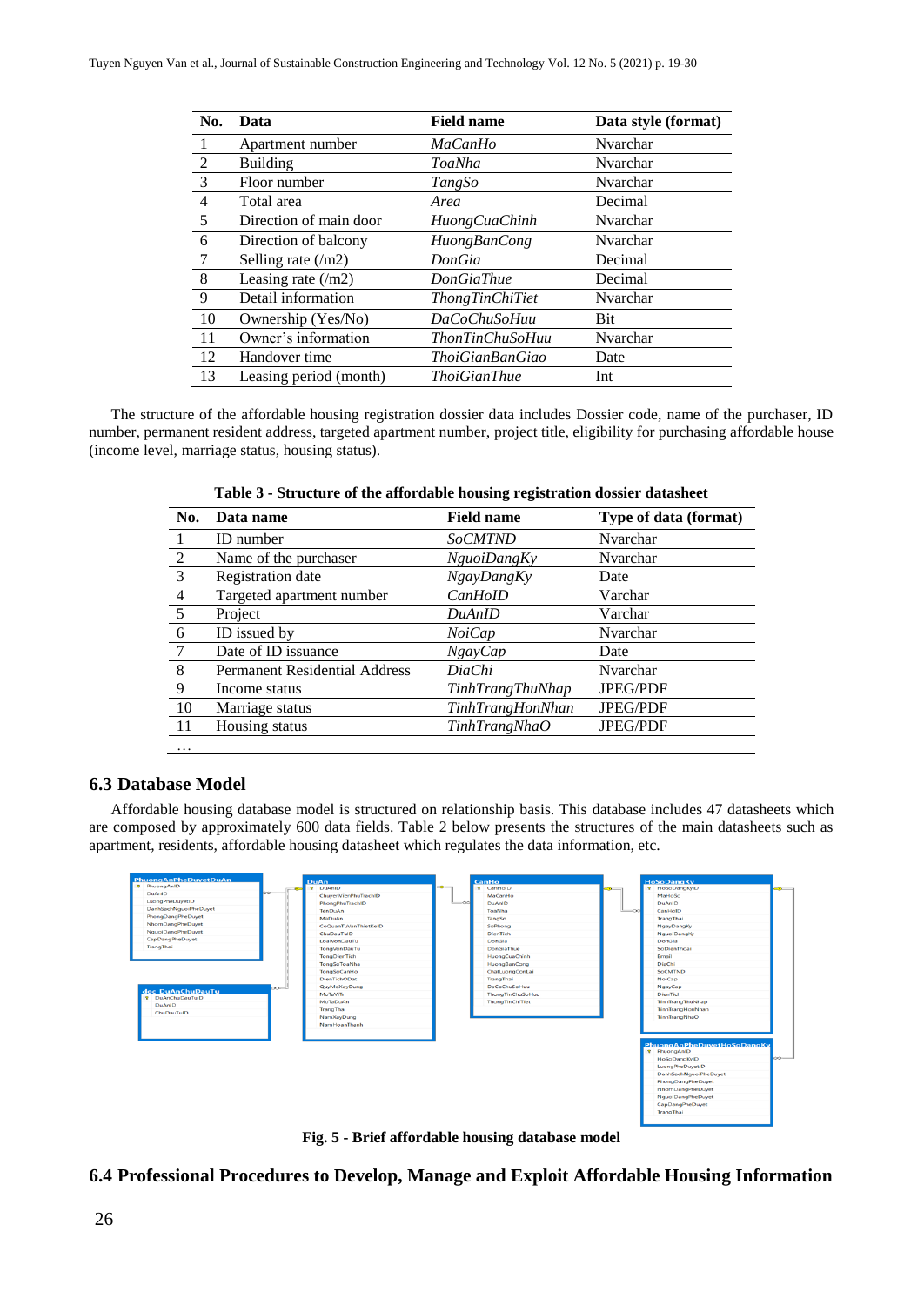The writers propose to apply a set of six steps to manage affordable housing projects so as to support the work of related stakeholders from ministry's staff to local residents. Figure 6 illustrates these professional procedures.



**Fig. 6 - Professional procedures to manage and develop affordable housing projects**

Professional procedures to develop affordable housing data: Only two government agencies are authorized to manage the system data, namely provincial Departments of Construction and Ministry of Construction, to ensure the ownership, accuracy, legacy and safety of the data.

The overall structure of the affordable housing development and management database includes: Provincial affordable housing data (Technical infrastructure, applications, human resources, investment and programs/projects, service provider system, type of IT service and industry), IT resource management and exploitation program (management and exploitation of related IT resources at provincial departments, agencies and local authorities in the province/city) and Information management system.

System architecture: The affordable housing development and management database system is composed of two main components, namely data integration and portal. The Ministry of Construction is responsible for integrating all collected information. The portal provides supporting services to management activities.

Departments of Construction are responsible for updating dossiers by monitoring the development of new projects by the Investor; updating information of ongoing, undergoing or planned projects; submitting to Division Head/ Director of Department for approval of the information; entering the information into the system; developing statistic tables for reporting to the Ministry of Construction (with name of the province, the number of the projects which are implemented, undergoing or planned, number of available apartments, planned number of apartment for the upcoming year) as well as for internal report (consolidated project information on quarterly basis).



**Fig. 7 - Procedure to update affordable housing project dossiers**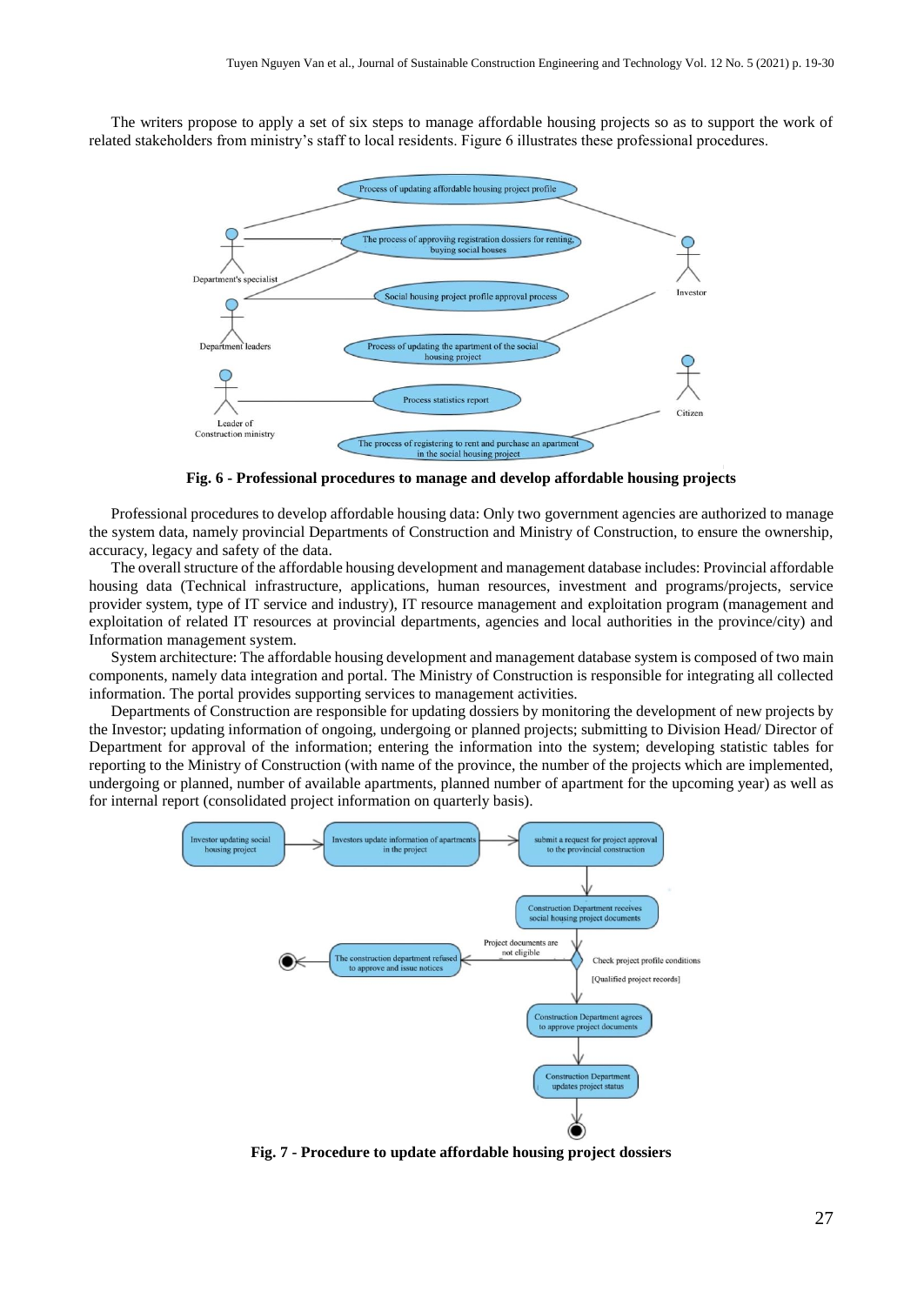Enterprise is responsible for updating the status of project apartment; receiving automatically emails from the server for their evaluation once every six months on the quality of the facility, environmental conditions and management activities; sending responses to the system; entering the information into the system. Then the system automatically reports the project quality.

Management and extraction of affordable housing information by the Housing and Real Estate Market Management Agency (Ministry of Construction), Departments of Construction and enterprises: The extraction of information is done by security software with clearly decentralized access rights, details as below.

Ministry of Construction: The Ministry of Construction is entitled to extract all information of the Database System for the management, administration and implementation of the Strategy and Program on Affordable Housing Development and Management. The Ministry can access the site by entering its code to perform the following operations: check project information systems of provinces; check apartment information systems of provinces; check the feedback of residential communities in provinces. The Ministry of Construction uses this information to prepare reports to the Government for management purposes.

Departments of Construction: Departments of Construction are entitled to extract relevant information for the implementation of local affordable housing development programs (plans). They can access the site by entering their codes to undertake the following operations: taking stock of new policies; taking stock of the information related to their province; aggregating assessments delivered by local people/businesses; submitting to the manager for approval and signoff; printing and publishing consolidated reports and statistics.

Businesses, households and individuals: Businesses, households and individuals may extract information that is permitted by competent agencies for their investments in construction of affordable housing projects, fulfilling their rights and responsibilities in renting and buying affordable houses and building houses by themselves. Enterprises, households and individuals perform the following operations: access to the general information page; searching for projects; submitting registration documents for apartment purchase/renting; sending e-request for documents and making appointments to submit hard copies for comparison; requesting for application approval from department head/Director of Department; sending email to notify about successful approval documents and making appointment for completion of renting/purchase contract; confirming payment; and hand-over of the apartment.



**Fig. 8 - Registration and approval for application documents to buy affordable housing apartments**

#### **7. Conclusion**

It is a pressing need to conduct research on the development of affordable housing database system to facilitate the digital transformation process in Vietnam. Such database is an important support tool for the effective management and operations of affordable housing projects.

The management of affordable housing in Vietnam still has many limitations, from data collection, classification to management. Infrastructure system for building a database system at the provincial/municipal level is not complete. Gaps in human resources, overlaps in responsibilities and lack of trainings on specialized technology are witnessed in the sector. In addition, the transfer and use of database management software from the ministry level to department level remains a challenge.

By assessing the development of affordable housing database system in the world and in Vietnam as well as the current status of affordable housing database system in Vietnam, this paper proposes a number of recommendations for developing affordable housing database system as follows:

1. Affordable housing information system data model should include information of affordable housing projects, apartment as well as management data on purchase/lease applications for affordable housing.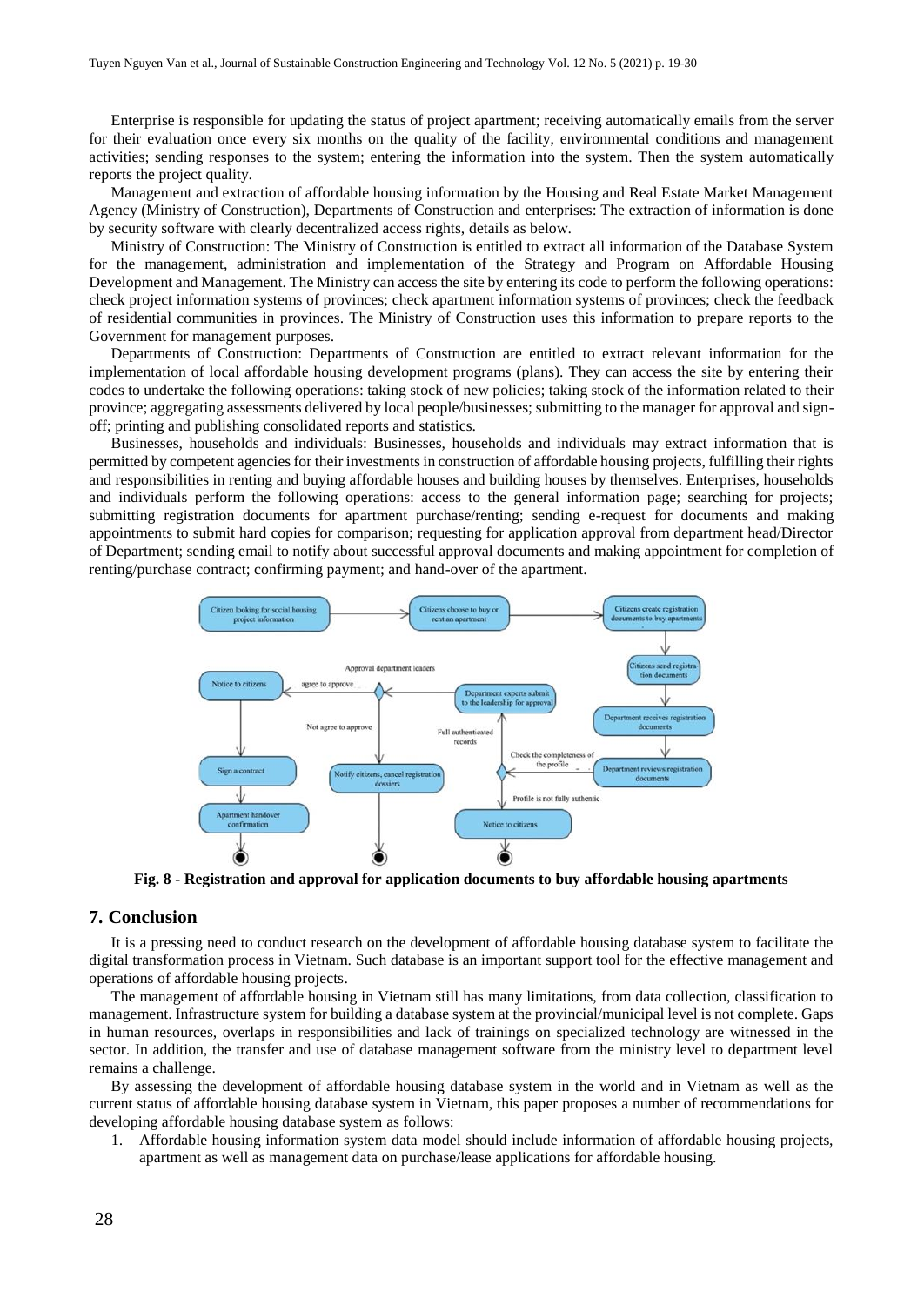- 2. The open data management model is suitable to Vietnam's development orientations of e-government and the development orientations of the world.
- 3. Affordable housing development, management and operation procedures: six professional procedures should be applied to manage affordable housing projects from the Department level to the citizen level.
- 4. Web-based technologies such as Web API, OSM, REST, SOAP should be applied to develop experimental software for the proposed model.

The procedures are proposed based on the consolidation and analysis of information on current status of affordable housing project management activities in Vietnam. Currently, affordable housing information storing and reporting are mainly conducted in manual manner without the support of any system. It should be noted that proposing professional procedures for relevant authority of different level is beyond the scope of this study; therefore, the study team recommends applying the open-source database management system with the participation of agencies involved in the affordable housing management system. The study team focuses on the study's objective of developing an affordable housing database system for all provinces and state-run cities which is technically feasible and suitable to Vietnam conditions to facilitate the direct, accurate and transparent management and exploitation of affordable housing information. This means the proposed procedures cannot cover all potential scenarios of the management and reporting practices.

Within the limitations of a research paper, these recommendations aim to propose procedures for developing a successful model. The applied technologies are experimental and require follow-up research on technology transfer to apply these findings in practice.

#### **Acknowledgement**

The authors would like to thank and acknowledge National University of Civil Engineering for all kind of supports.

#### **References**

Bao Viet Securities Homepage. (2020). Retrieved August 10, 2020, from <https://bvsc.com.vn/News/2020810/808189/goc-khuat-mua-ban-nha-o-xa-hoi.aspx>

Da Nang city Department of Construction. (2017). *Report No. 6277/BC-SXD dated July 14, 2017 on the development of residential buildings under the program for affordable housing and dormitories in the city*

Government of Vietnam. (2015). *Decree No. 100/2015/ND-CP dated October 20, 2015 on affordable housing development and management*

Hanoi Department of Construction. (2017). *Report on Situation of affordable housing in 2017 and plan to 2020*

Hoa, N. M., & Ha, M. (2012). Affordable housing - Houses for low-income households. *Vietnam Architect Magazine, 04*, 32-33

Huong, L. L., & Huong, N. T. V. (2018). Worker housing database: Foundation for creating a national common information system on real estate. *Viet Nam Architectural Magazine, 04*, 53-57

Junyoung, C., H, K., Jaeseong, A., & Jungik, K. (2015). *FOSS4G for rapidly urbanizing cities and UN sustainable development goals (SDGs); SDG 11 cities and human settlement.* Paper presented at the Seoul, Korea: LH-OSGeo Joint Seminar: Open Source GIS for UN and Developing Countries

Ministry of Construction. (2013). *Decision 983/QD-BXD on defining the functions, duties, powers, and organizational structure of the Housing and Real Estate Market Management Agency*

Ministry of Construction Homepage. (2020). Retrieved October 26, 2020, from<http://batdongsan.xaydung.gov.vn/>

Qian, R. (2013). *The application of GIS in the real estate management system.* Paper presented at the Proceedings of the 2012 international conference of modern computer science and applications

Tan Viet. (2019a). Da Nang also executed a strict investigation on the Nesthome residence. Retrieved August 24, 2019, fro[m https://plo.vn/bat-dong-san/da-nang-xu-nghiem-vi-pham-ve-xet-duyet-mua-chung-cu-nesthome-854104.html](https://plo.vn/bat-dong-san/da-nang-xu-nghiem-vi-pham-ve-xet-duyet-mua-chung-cu-nesthome-854104.html)